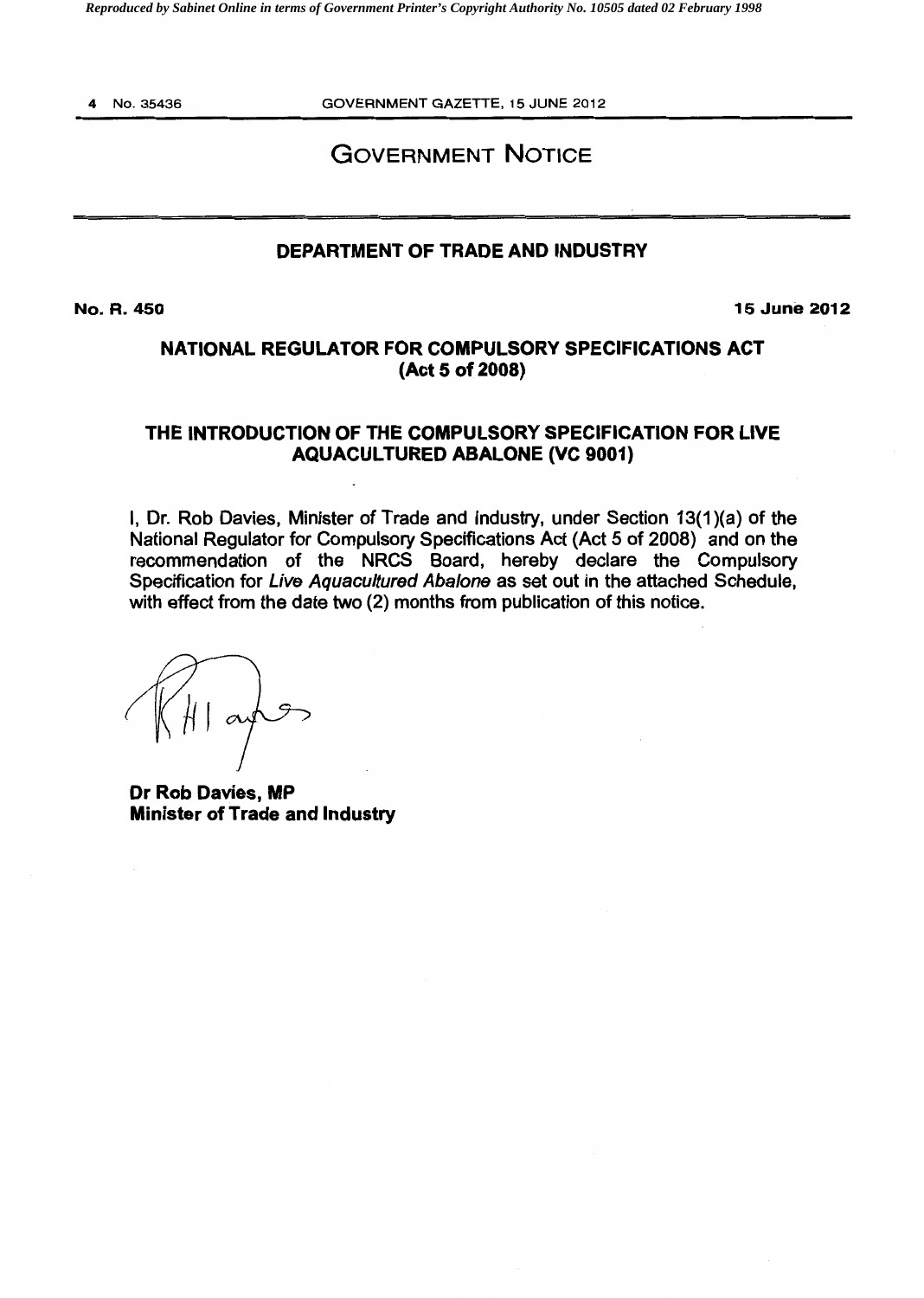#### vc 9001

### COMPULSORY SPECIFICATION FOR LIVE AQUACULTURED ABALONE

#### **SCHEDULE**

#### 1 SCOPE

1.1 This Compulsory Specification applies to the harvesting, preparation, packing, conveyance and quality of live aquacultured abalone.

1.2 Wild harvested live abalone is excluded from the scope of this Compulsory Specification.

#### 2 DEFINITIONS

2.1 For the purposes of this Compulsory Specification the definitions in SANS 729: 'Live aquaculture abalone', shall apply.

2.2 In addition, the following definitions shall apply:

2.2.1 applicant: a producer, packer, importer or exporter applying for approval of the product. The producer, packer, importer or exporter shall be established within the Republic of South Africa.

2.2.2 approval: confirmation by the NRCS that the product and/or facility satisfies the requirements of this Compulsory Specification.

2.2.3 conformity of production: satisfactory evidence that the harvesting, preparation, packing, or conveyance of live aquacultured abalone produced for sale continues to conform to the requirements of this Compulsory Specification.

2.2.4 DAFF: Department of Agriculture, Forestry and Fisheries

2.2.5 facility: premises where preparation and packing of live aquacultured abalone harvested according to the SAMSM&CP takes place.

2.2.6 NRCS: the National Regulator for Compulsory Specifications as established by the National Regulator for Compulsory Specifications Act, 2008 (Act No. 5 of 2008).

2.2.7 official sampling: sampling done by an official inspector as defined in and according to the SAMSM&CP.

2.2.8 SAMSM&CP: the most recent edition of the South African Molluscan Shellfish Monitoring and Control Programme administered by DAFF.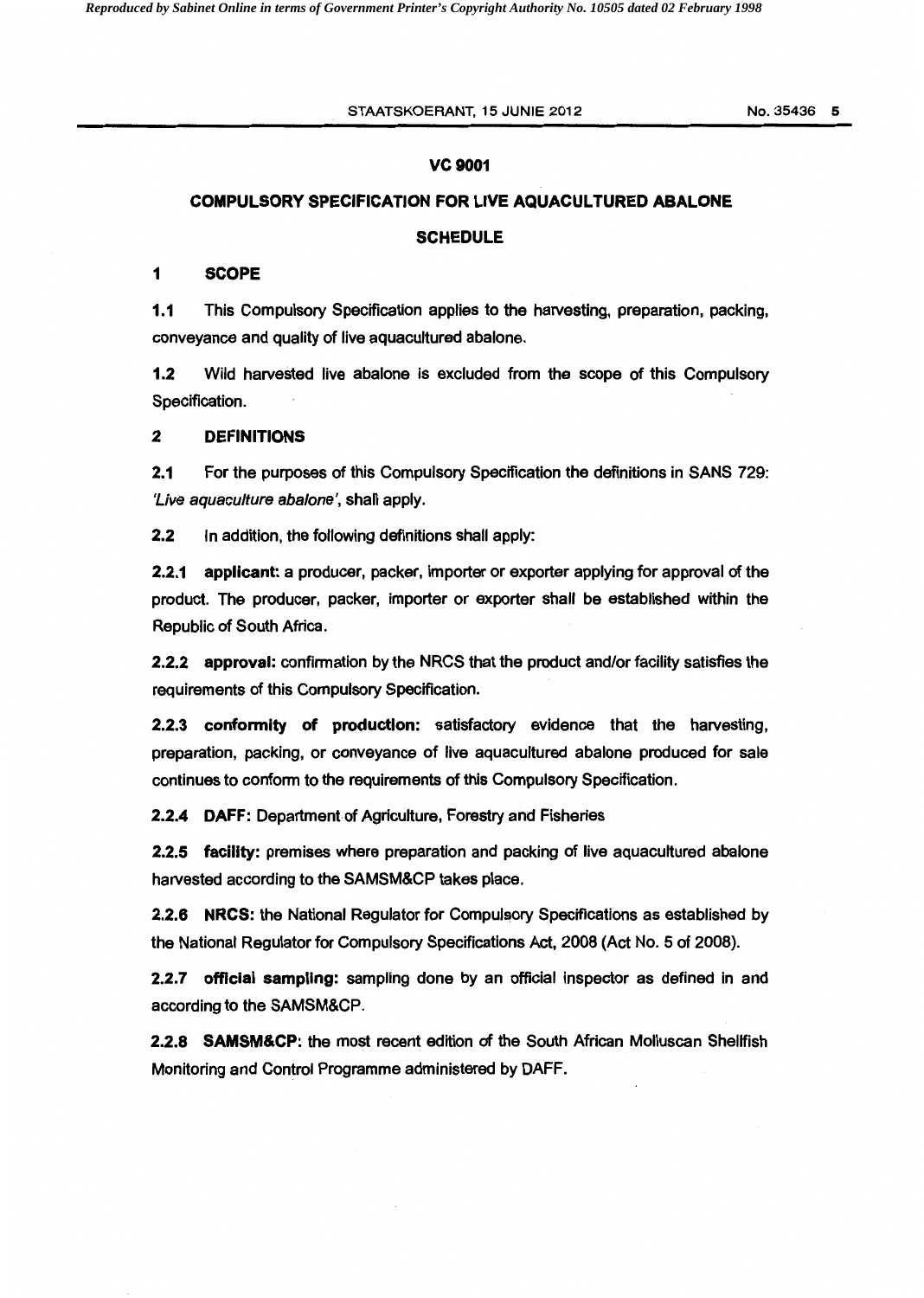### **3 GENERAL ADMINISTRATIVE REQUIREMENTS**

**3.1** All live aquacultured abalone products to be offered for sale shall comply with the requirements of this Compulsory Specification.

**3.2** The facility for live aquacultured abalone products shall be pre-approved by the NRCS for conformity of production requirements as prescribed in Annex A.1.

3.3 The packer may not dispatch live aquacultured abalone product from the facility without a valid NRCS approvals document for the facility.

**3.4** Application for approval of the product shall be made to the NRCS for every consignment of live aquacultured abalone in accordance with the requirements of Annex A.2.

**3.5** The packer shall provide the NRCS with satisfactory evidence of conformity of production on request.

**3.6** The packer shalr inform the NRCS of any change in process of production affecting any mandatory requirement of this Compulsory Specification. In the event of such change/s the NRCS may, at its discretion, demand the submission of fresh evidence of conformity or a new application for approval.

**3.7** The packer shall immediately report any failure, of whatever nature, to conform to the requirements of this Compulsory Specification to the NRCS.

**3.8** The testing of live aquacultured abalone against the requirements of this Compulsory Specification shall be done by test facilities that are accredited to use the test methods as referenced in the SAMSM&CP. In the case where there are no test facilities available that are in compliance with the foregoing, the NRCS will determine which facilities can be used in terms of its conformity assessment policy. This includes testing undertaken by farms and/or packers to demonstrate conformance with this Compulsory Specification.

**3.9** The NRCS shall issue health guarantees for export purposes, where required, in accordance with the requirements of the country of destination as prescribed in Annex B.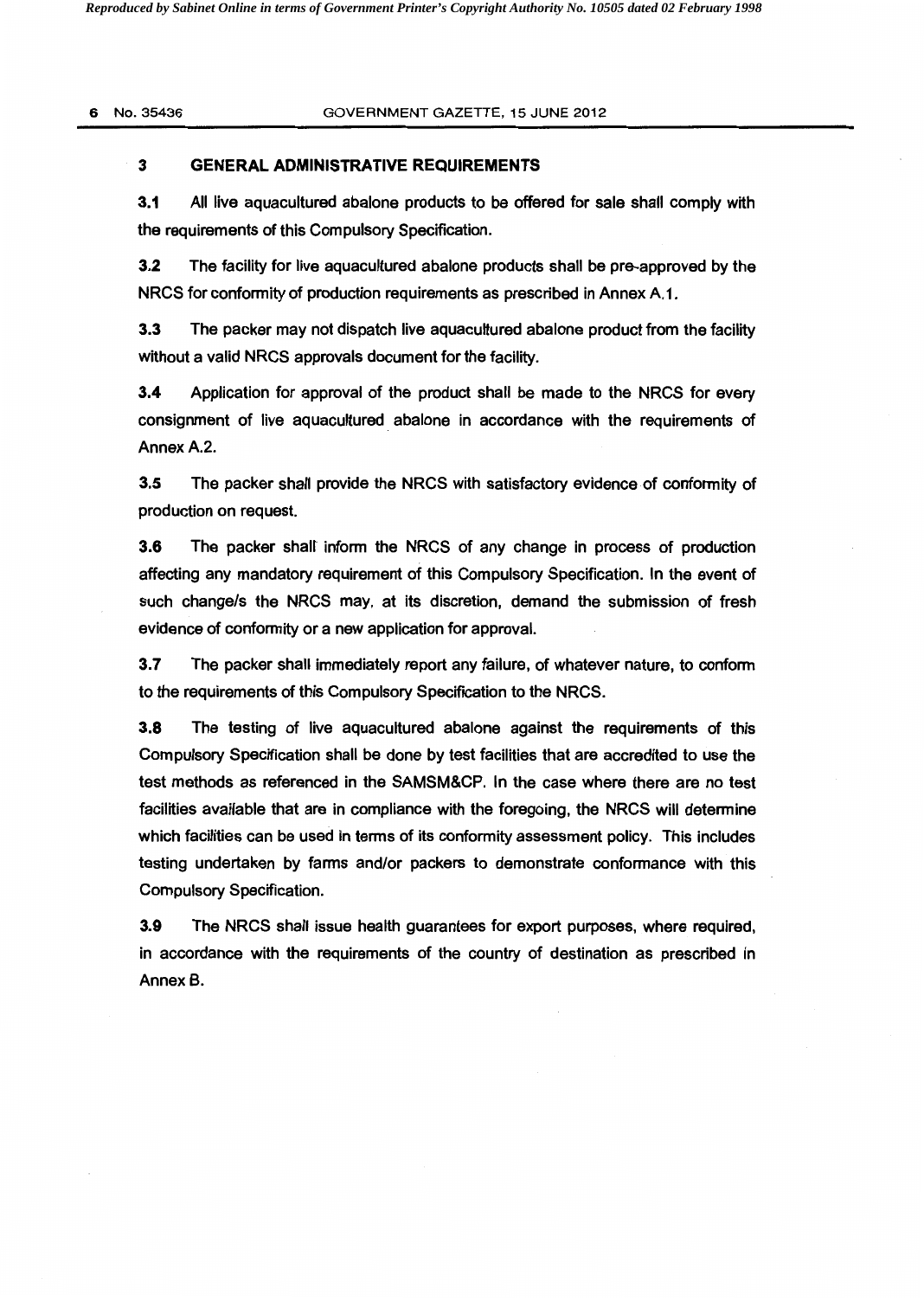#### 4 SPECIFIC REQUIREMENTS

4.1 The harvesting, preparation, storage, packing, conveyance, marking, labelling and quality of live aquacultured abalone, as well as the hygiene requirements for the product and for the packing facility employees, shall comply with the requirements of the latest edition of SANS 729.

4.2 Live aquacultured abalone for packing shall be obtained from sources that are officially approved by DAFF.

4.3 Farms shall be evaluated and approved annually by DAFF as per the requirements of the SAMSM&CP. Packers shall also be issued with permits on an annual basis by the dedicated authority, after official approval of the farms by the NRCS.

4.4 Land-based wet storage facilities shall conduct monthly microbiological testing of the live aquacultured abalone and water against the requirements of the SAMSM&CP.

4.5 All official sampling of live aquacultured abalone and water shall take place according to the requirements of the SAMSM&CP.

4.6 No live aquacultured abalone shall be harvested, packed or shipped for the purpose of placing on the market for human consumption, when the abalone does not meet the requirements of the SAMSM&CP or when the farm is closed by DAFF.

4.7 The facility shall be situated in an environment deemed by the NRCS to be suitable for the packing of the live aquacultured abalone product in accordance with SANS 729.

4.8 The live aquacultured abalone harvested, packed or shipped for the purpose of placing on the market for human consumption, shall not contain any chemicals, microbiological contaminants, and marine biotoxins at levels that could be detrimental to the health of the consumer as per requirements of the SAMSM&CP.

4.9 The live aquacultured abalone product shall be traceable according to the requirements of the movement document referred to in the SAMSM&CP.

#### 5 MARKINGS

Packed live aquacultured abalone product shall be marked in accordance with the requirements of SANS 729.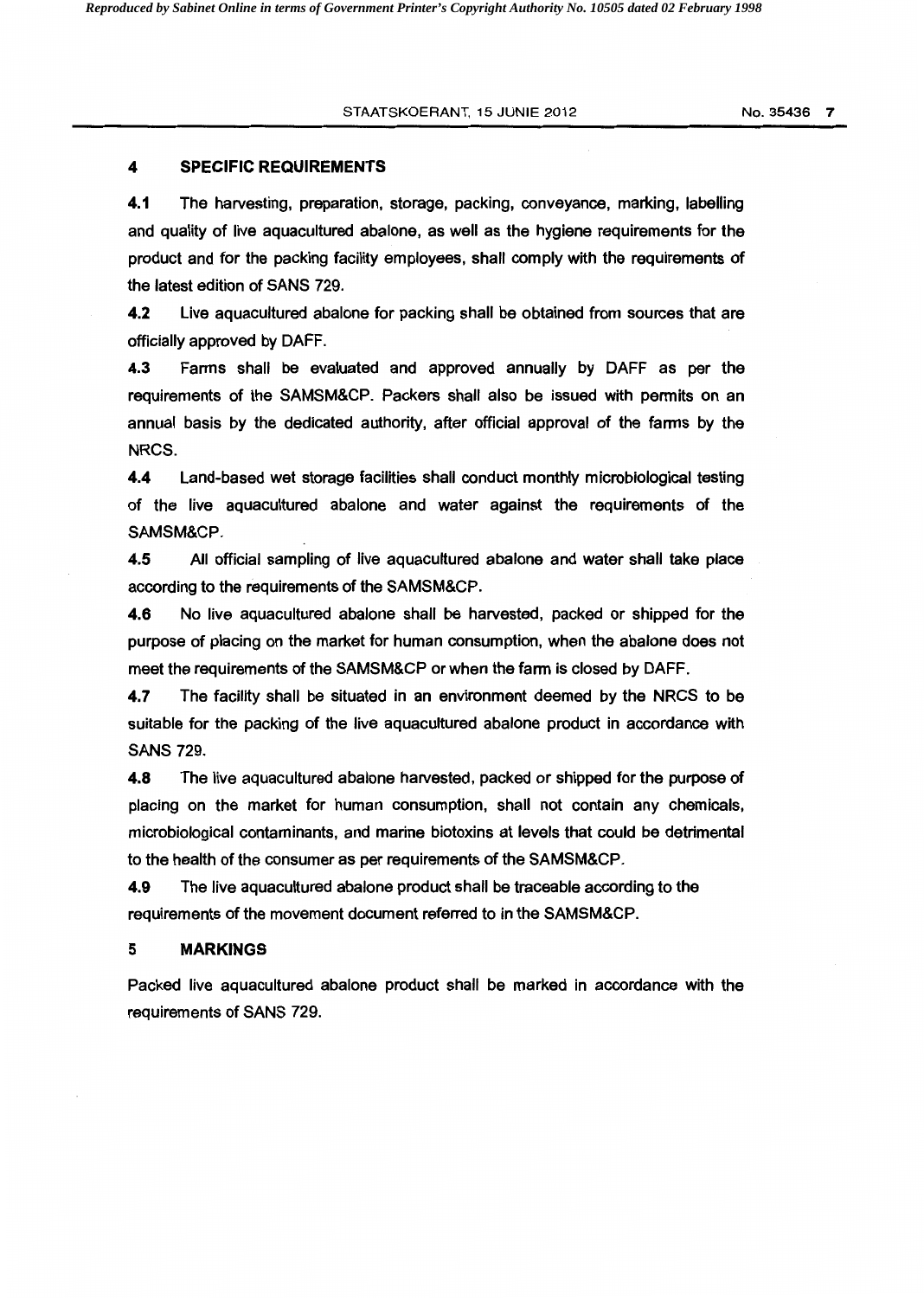#### **ANNEXA**

(Normative)

#### **A.1 APPLICATION FOR APPROVAL OF THE FACILITY**

The applicant shall apply to the NRCS for approval of the facility. The application shall be accompanied by the following:

**A.1.1** Details of the facility for which approval is sought;

**A.1.2** Records and documentation as evidence of implementation of a product safety management system;

**A.1.3** Test results for the live aquacultured abalone and water as prescribed in SANS 729 for a minimum period of three months preceding the application (new facilities that have not been in production before the application will be given 3 to 6 months to provide documentation for A.1.2 and A.1.3);

**A.1.4** Information to the satisfaction of the NRCS regarding the measures taken by the applicant to ensure ongoing conformity with the requirements of this Compulsory Specification; and

**A.1.5** Any reasonable additional information requested by the NRCS.

## **A.2 APPLICATION FOR APPROVAL OF PRODUCT**

The applicant shall apply to the NRCS for approval of the product. The application shall be accompanied by the following:

**A.2.1** Importers and exporters shall supply details of the live aquacultured abalone product per consignment for which approval is sought and provide evidence that the product complies with SANS 729 (specific export requirements are given in Annex B);

**A.2.2** The applicable rights and permits as required by SAMSM&CP;

**A.2.3** Test results for the live aquacultured abalone and water as prescribed in SANS 729 for a minimum period of three months preceding the application;

**A.2.4** Records and documentation as evidence of implementation of a product safety management system;

**A.2.5** Movement documentation to substantiate traceability;

**A.2.6** Declaration of current classification of farm with regards to the SAMSM&CP;

**A.2.7** Test results as per SANS 729 and SAMSM&CP at request;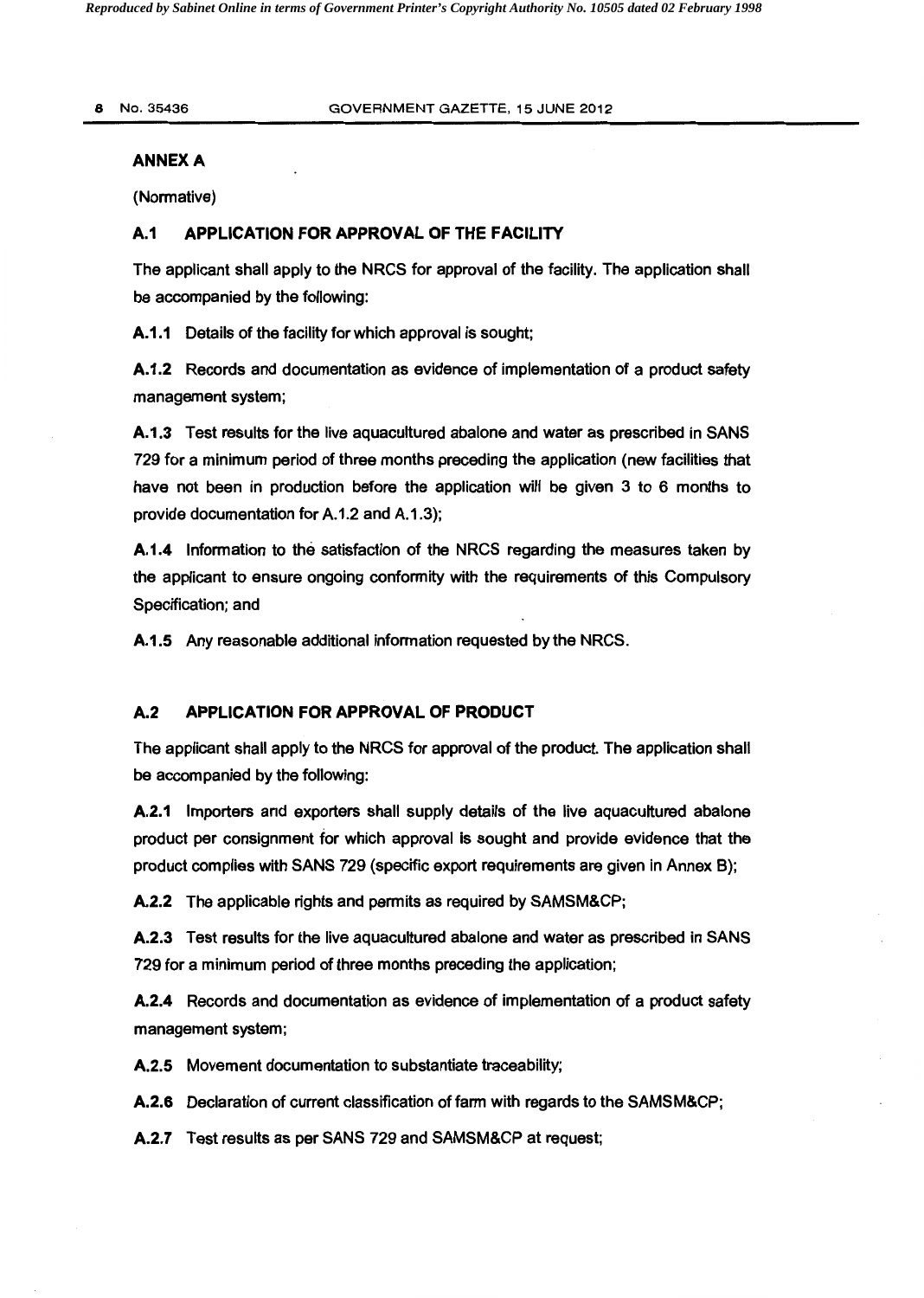#### STAATSKOERANT, 15 JUNIE 2012

No.35436 9

A.2.8 Details of the markings used on the packed product:

A.2.9 Information to the satisfaction of the NRCS regarding the measures taken by the applicant to ensure ongoing conformity with the requirements of this Compulsory Specification; and

A.2.10 Any reasonable additional information requested by the NRCS.

#### A.3 GRANTING OF APPROVAL

A.3.1 The NRCS shall issue an approvals document, as is applicable for the facility, imported products or products destined for export, to the applicant when all the requirements of this Compulsory Specification have been met.

A.3.2 The NRCS shall assign a unique number to each approvals document.

A.3.3 An approvals document shall be the sole proof of approval by the NRCS.

A.3.4 Once a facility is approved, the NRCS will issue an establishment number.

#### A.4 WITHDRAWAL OF APPROVAL

Any approval granted in respect of live aquacultured abalone products or the facility pursuant to this Compulsory Specification may be withdrawn at any time without prior notice, if compliance with the requirements of this Compulsory Specification has not been maintained.

#### **ANNEX B**

(Normative)

#### 8.1 HEALTH GUARANTEES FOR EXPORT

**B.1.1** The NRCS may provide health guarantees to authorities in countries to which products are exported at the request of exporters, if products have been farmed, handled and packaged in accordance with the requirements of this Compulsory Specification. In terms of requirements, all sections of the handling and processing chain are to be inspected and where appropriate, random samples have to be taken for verification purposes.

8.1.2 As required, finally prepared and packed live aquacultured abalone product shall be monitored on the basis of a random testing and surveillance programme.

8.1.3 For the issuing of health guarantees, it is required that (for every consignment):